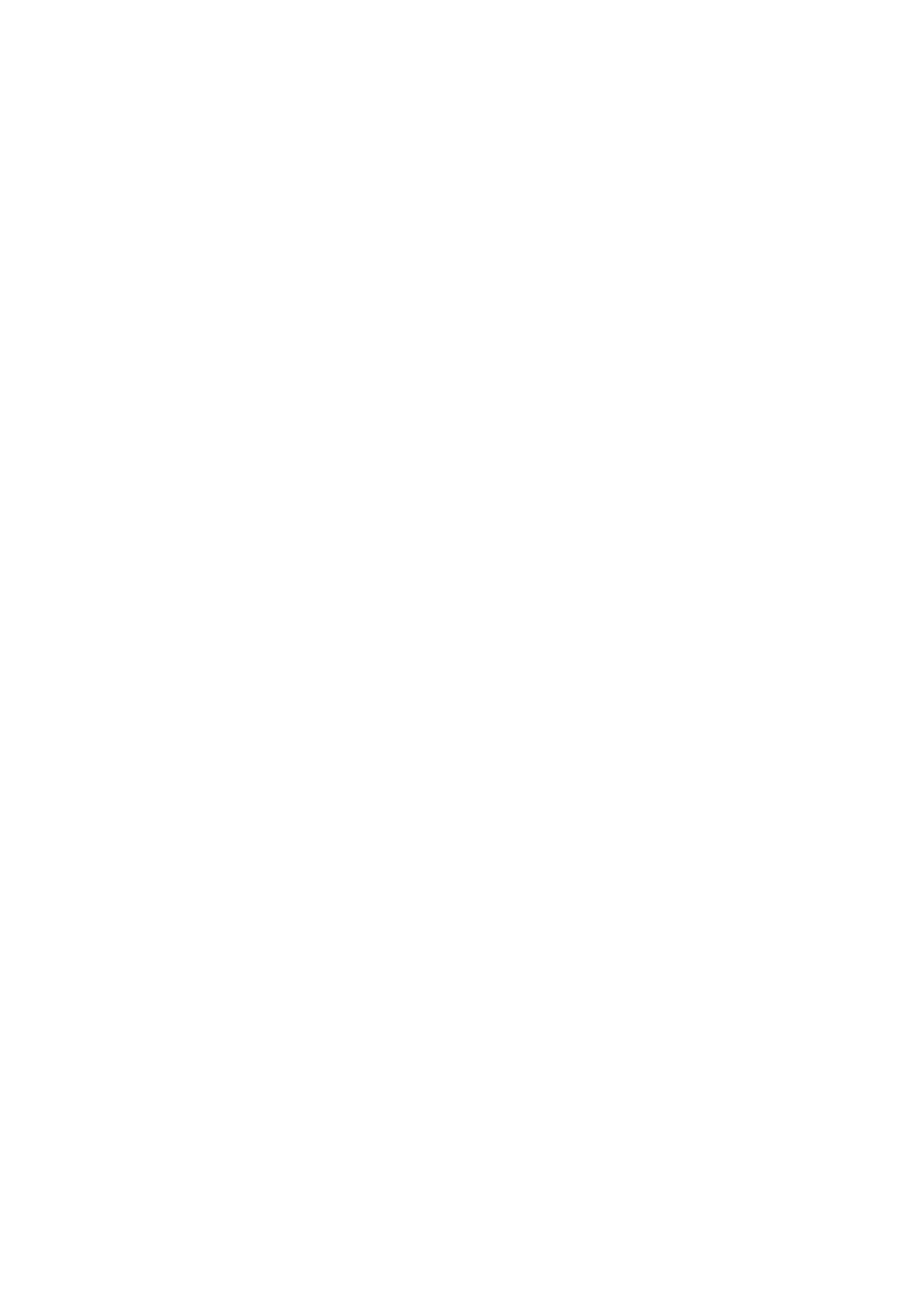

# **POLICY: ANTI-SOCIAL BEHAVIOUR**

All reference to 'we', 'our' or 'us' in this Policy should be read as meaning Sandbourne Housing Association.

#### **1. Purpose and aim of the Policy**

- 1.1 We will:
- 1.1.1 consider complaints regarding Anti-Social Behaviour (ASB) on a risk of harm basis using the information available to us
- 1.1.2 have a holistic approach to dealing with ASB
- 1.1.3 aim to explain clearly what the complainant and alleged perpetrator can expect and what is expected of them as the case progresses
- 1.1.4 adopt a professional and objective approach to dealing with matters
- 1.1.5 aim to take action quickly and decisively, particularly where the issue affects our ability to manage tenancies. This is known as the 'housing management function'.

#### **2. How do we Define ASB?**

- 2.1 ASB is behaviour by tenants, members of their household or visitors to their property which causes, or is likely to cause, annoyance, nuisance or disturbance to anyone in the locality.
- 2.2 ASB has been defined in the *ASB, Crime and Policing Act 2014* as:

*"Conduct that has caused, or is likely to cause harassment, alarm or distress to any person, conduct capable of causing a nuisance or annoyance to a person in relation to that person's occupation of residential premises or of conduct capable of causing housing related nuisance, or annoyance to any person."*

- 2.2.1 We recognise this definition or subsequent definitions that occur and are generally accepted in between policy reviews.
- 2.3 We also define ASB in our tenancy agreements, licences or leases and such definitions will also be considered when taking action to manage ASB.
- 2.4 Our ASB policy and procedures cover starter tenancies, secure tenancies, assured and assured shorthold tenancies, licences, leases and non-secure occupation agreements.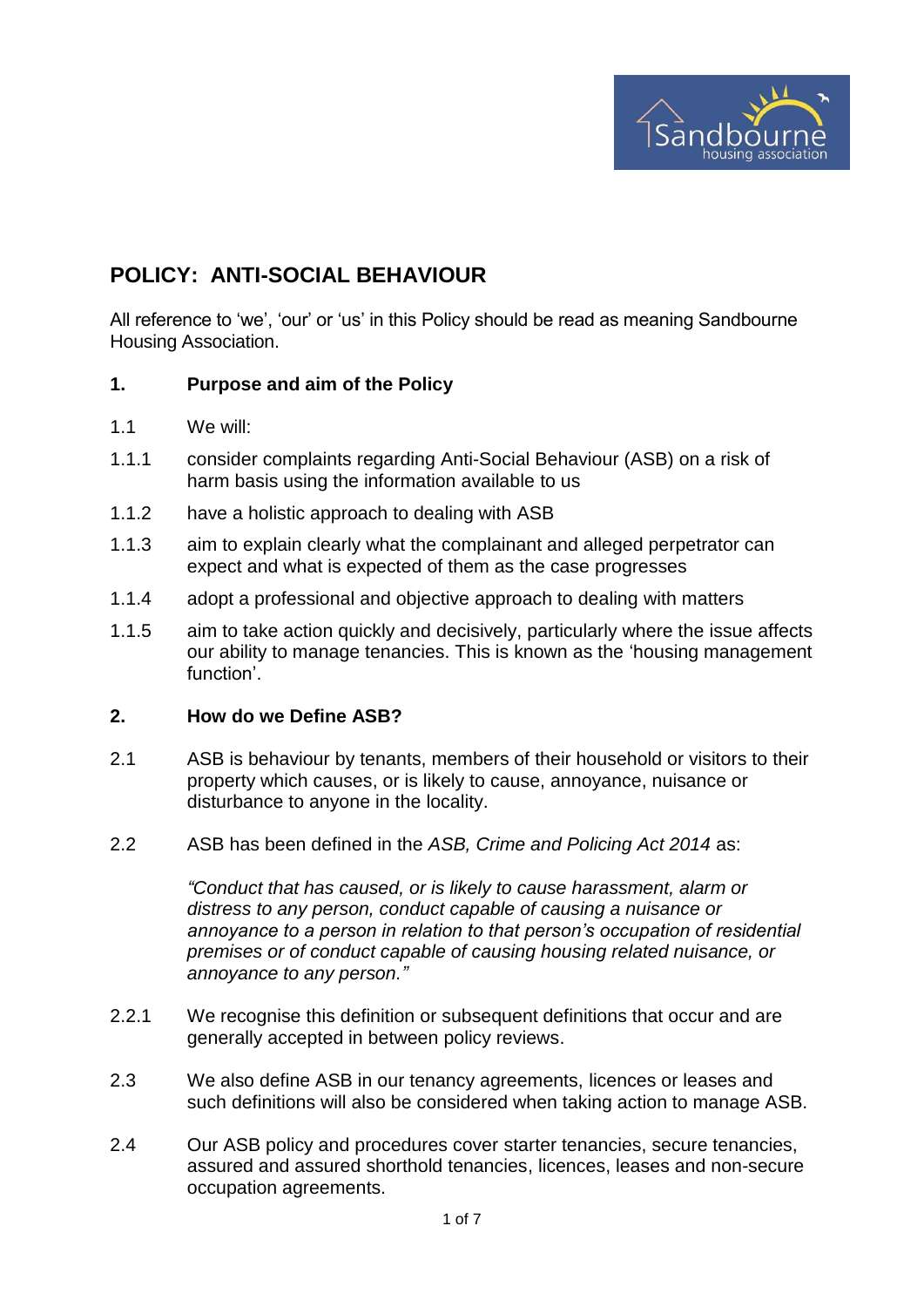2.5 Other behaviours such as hate crime, harassment or domestic abuse may be considered ASB if they meet the above definition or if they affect our housing management function.

### **3. Confidentiality**

- 3.1 Personal or sensitive data may be disclosed or requested to prevent or detect crime or ASB and/or to catch or prosecute an offender or to prevent crime or harm.
- 3.2 Information about ASB complaints may be shared with the local authority, Police, Fire Brigade, and other agencies signed up to an Information Sharing Protocol.
- 3.3 Our aim is to resolve most cases without needing to go to court. If court action is to be taken, we will usually take all reasonable steps to liaise with witnesses before evidence which may identify them is disclosed.

### **4. What is not considered ASB?**

- 4.1 This includes:
	- (a) Children playing in the home/garden
	- (b) Lifestyle/domestic noise
	- (c) Lifestyle differences
	- (d) One-off parties
	- (e) DIY carried out at reasonable times
	- (f) Using domestic appliances at reasonable times
	- (g) Parking in unallocated spaces by tenants
	- (h) Undertaking minor motor vehicle repairs.
- 4.2 This list is not exhaustive.
- 4.3 Further information is available in our 'Your ASB (Anti-Social Behaviour)' leaflet/guide.

#### **5. What is our approach to tackling ASB?**

- 5.1 Our approach to tacking anti-social behaviour focuses on prevention, diversion, early informal intervention, support and enforcement. This holistic approach involves working closely with other partner agencies.
- 5.2 Whenever possible, we will encourage and facilitate appropriate changes in behaviour, to achieve long-term resolution of anti-social behaviour cases.
- 5.3 We will not normally move complainants or alleged perpetrators who are tenants as a way of stopping anti-social behaviour unless, in our opinion, there are clear benefits in doing so. Our preferred option will be to try and resolve the situation.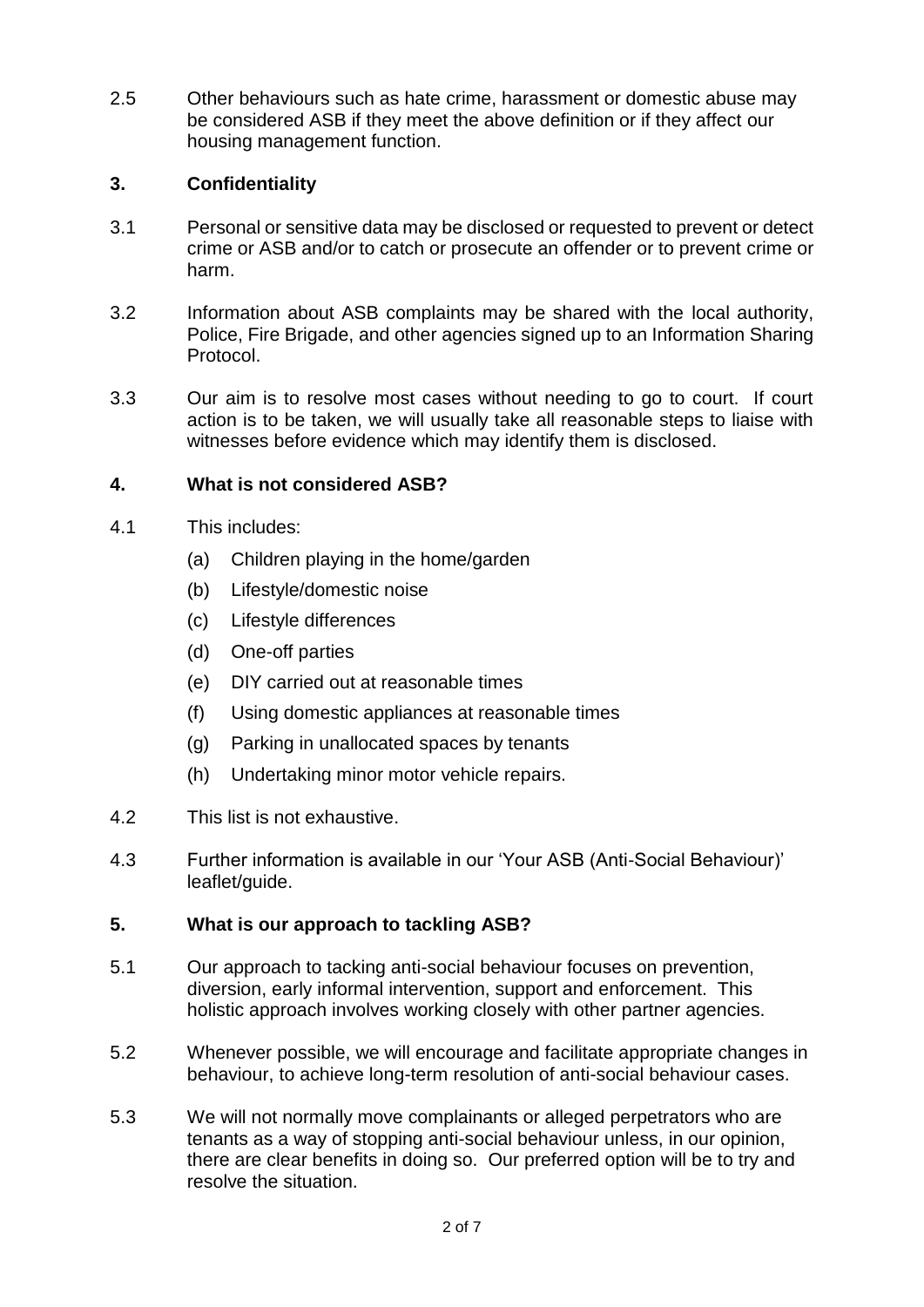- 5.4 We take the safety of our members of staff and contractors, suppliers, etc, very seriously and will normally take action to protect them if they are threatened or abused. This could include legal action such as a civil injunction, or possession proceedings.
- 5.5 Any action we take will be considered and will be, in our opinion, a reasonable and proportionate response to the reported behaviour. We will record our reasons for taking formal action.
- 5.6 Our aim is to create an environment where people feel confident in approaching us with information about anti-social behaviour. Where complainants wish to remain anonymous, we will respect their wishes, but this may not prevent us from investigating their reports and taking appropriate action.
- 5.7 We will examine every complaint of ASB and assess whether: it constitutes a breach of tenancy; there is a realistic prospect of resolution; it affects the housing management function; and there is evidence to support action.
- 5.8 Complainants will be expected to: co-operate, provide evidence of the problem and work with the most appropriate partner agencies to resolve the issue; this may not always be us. Complainants will also be expected not to retaliate as this can severely limit our ability to take action and may result in action being taken against them.

#### **6. What do we do to Prevent ASB?**

- 6.1 We will undertake pre-tenancy checks and will try to work with our partners to ensure, as far as practicable, that applicants are risk assessed and housed appropriately.
- 6.2 We will gather appropriate information about tenants and members of their household through our sign-up process. We will also explain our expectations in relation to behaviour to new tenants, and highlight and explain relevant parts of the tenancy agreement.
- 6.3 We normally use starter tenancies as a way of ensuring that tenants understand our expectations and have the opportunity to demonstrate that they can comply with the requirements of being a tenant.
- 6.4 Where we identify areas of concern, we will endeavour to work with partners to undertake targeted interventions aimed at preventing escalation and improving the situation.
- 6.5 Where possible we will recommend 'Safe by Design' standards, or their equivalent, on our new build developments.

#### **7. How do we manage a complaint of ASB?**

- 7.1 We use a process to:
	- (a) quickly assess the nature of any complaint;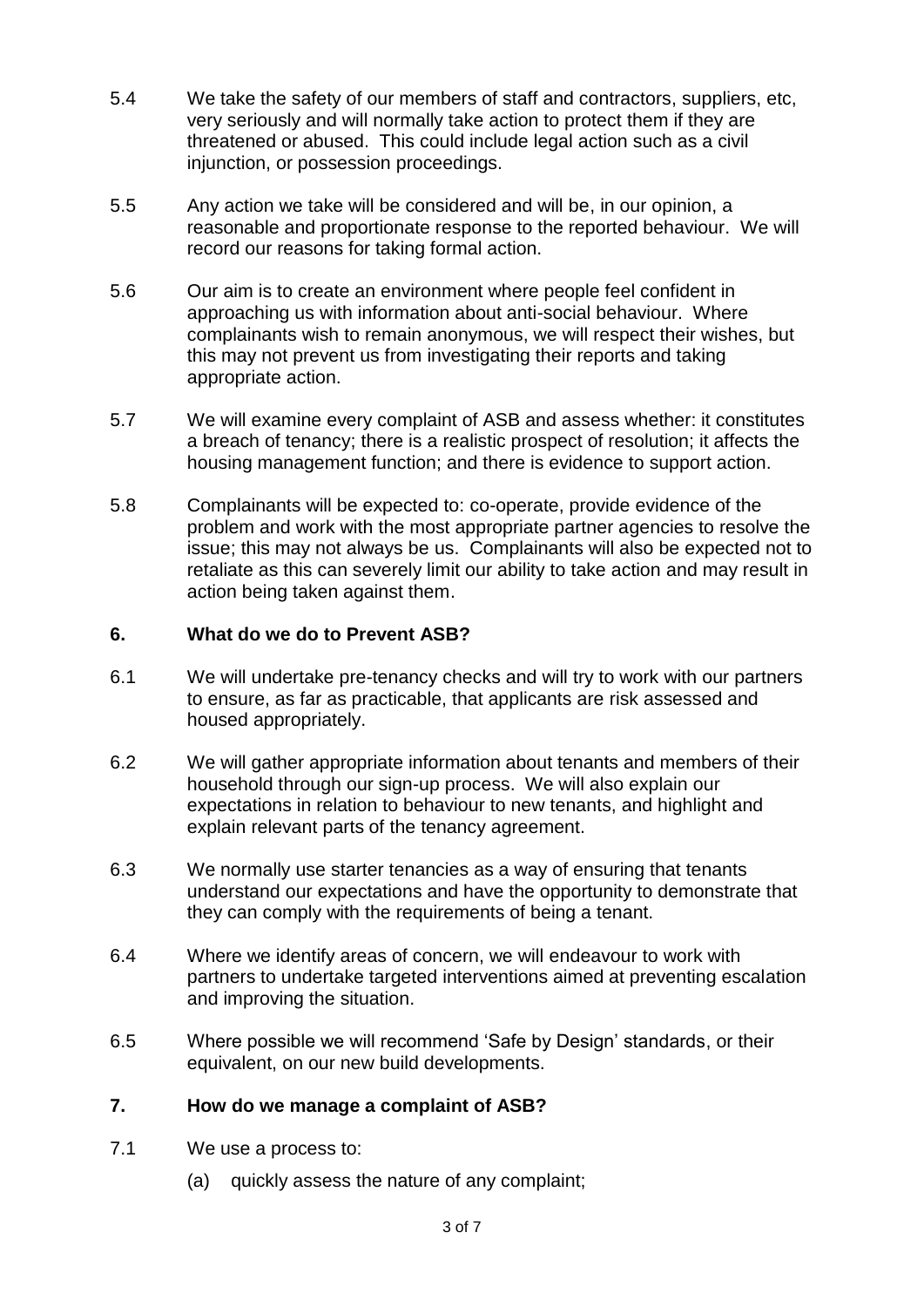- (b) the likely impact of the behaviour and activity, and
- (c) the vulnerabilities (if any) of the complainant and alleged perpetrator.
- 7.2 We will normally use the results to determine whether any further investigation or action is likely to be necessary.
- 7.3 When appropriate, we will undertake a further information and evidence gathering exercise, to identify the most appropriate course of action and we will advise the complainant and alleged perpetrator of the outcome.
- 7.4 Any action we do take will take into account the particular circumstances of the case and will be what we consider to be a reasonable and proportionate response to the behaviour/activity exhibited.
- 7.5 When deciding on a course of action we will give consideration to relevant legislation including the Equality Act 2010 and the Human Rights Act 1998, as well as our duties and responsibilities as a registered provider of housing with the Regulator of Social Housing.
- 7.6 Action may include informal intervention, referral to a partner agency, the offer of support, legal action, or a combination of such options, if appropriate.
- 7.7 If we decide that we do not need to take any action, then we will normally explain the reason why to the complainant.
- 7.8 Cross tenure issues
- 7.8.1 Many of our homes are in communities with owner occupiers, private renters and other social housing providers. We aim to work with other agencies to deal with cross tenure ASB that involves or affects our tenants and communities, in a joined up way.

#### **8. How do we support complainants of ASB?**

- 8.1 We will consider the needs of complainants of ASB as a priority when managing reports of ASB, and try to work with partner agencies to minimise the risk of harm (both physical and psychological).
- 8.2 We will normally respect the wishes of any complainant or witness to remain anonymous. An example of an exception to this would be if a crime or safeguarding concern is identified.
- 8.3 We will discuss with you the consequences of giving anonymous evidence, giving hearsay evidence that identifies you, and directly giving evidence in person.
- 8.4 When a case is opened we will normally try to agree how frequently we will contact you, and how (for example, by telephone, visit, letter or email).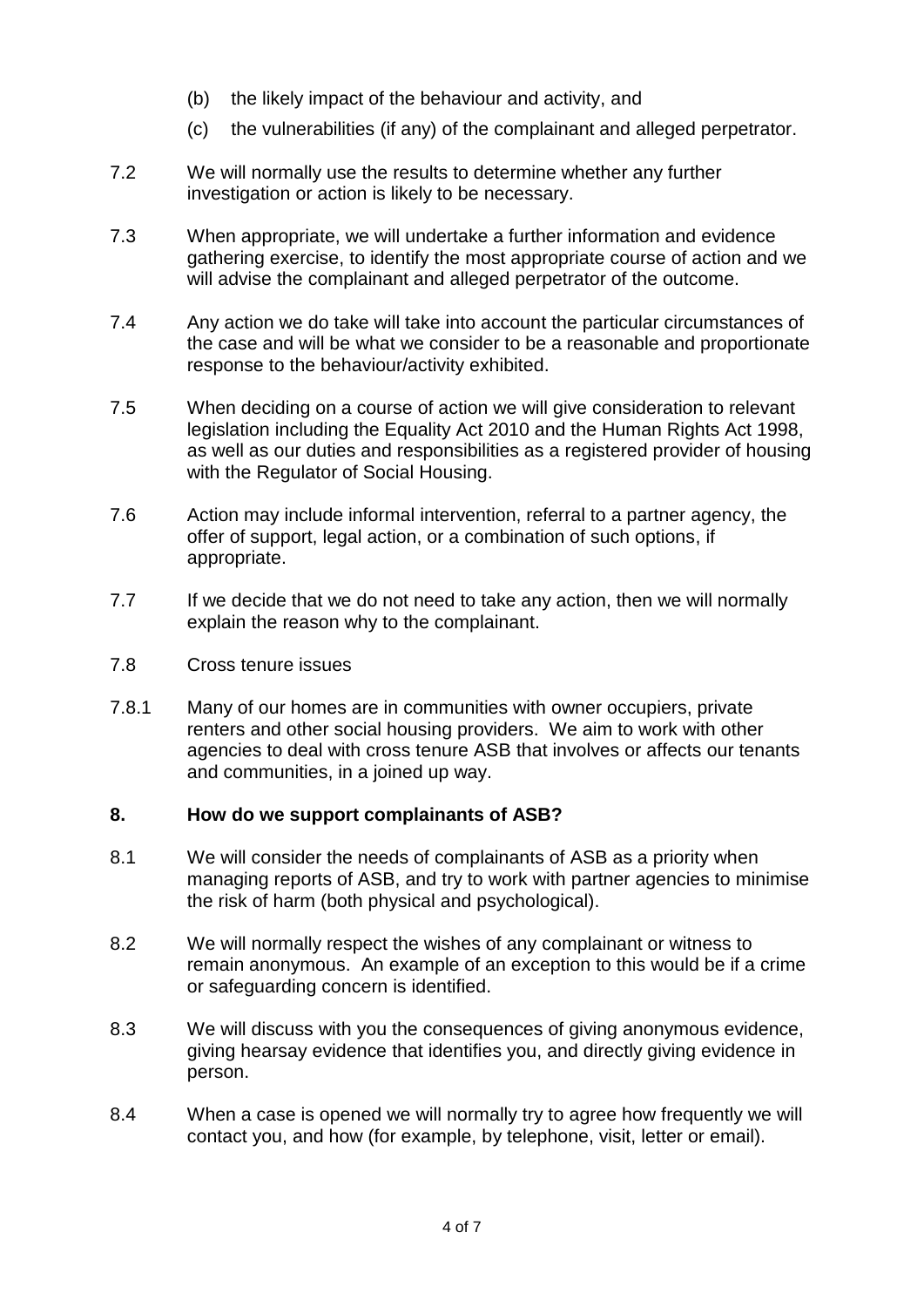- 8.5 We will normally carry out an assessment with complainants and witnesses to assess their level of vulnerability. This helps us to try and ensure you receive the right support to manage and minimise the vulnerability.
- 8.6 Other support may include:
- 8.6.1 Carrying out works to your home, to increase the security.
- 8.6.2 Referring you to another team or agency that may be able to provide appropriate support, specific to your circumstances. This includes:
	- (a) Housing Support
	- (b) Victim Support
	- (c) Adult Social Care
	- (d) Children and Young Persons Social Care
	- (e) Community Mental Health
	- (f) Local Authority Housing and Communities Services (or equivalent), for example ASB teams.
- 8.6.3 Support if you need to attend court.
- 8.6.4 Arranging for you to visit the court ahead of any hearings.
- 8.7 We may refer you to a specialist Victim Support Officer to provide you with telephone or face-to-face support.
- 8.8 As the case progresses we will review the support arrangements and assess any changes to your circumstances that we are aware of.

#### **9. What about support for alleged perpetrators?**

9.1 Wherever possible, and we consider it reasonable to do so, we will seek to offer support when a need is identified. This may run in parallel with informal or legal interventions, or on its own. We have access to various support services that are provided by partner agencies. These services can provide support to both complainants and alleged perpetrators where a need is identified and any qualifying criteria are met.

#### **10. Early informal intervention**

- 10.1 We utilise a range of informal actions to try and resolve issues of anti-social behaviour at an early stage and prevent escalation.
- 10.2 Early informal interventions may include the following:
	- (a) Verbal warnings
	- (b) Written warnings
	- (c) Meetings or home visits
	- (d) Mediation
	- (e) Restorative justice solutions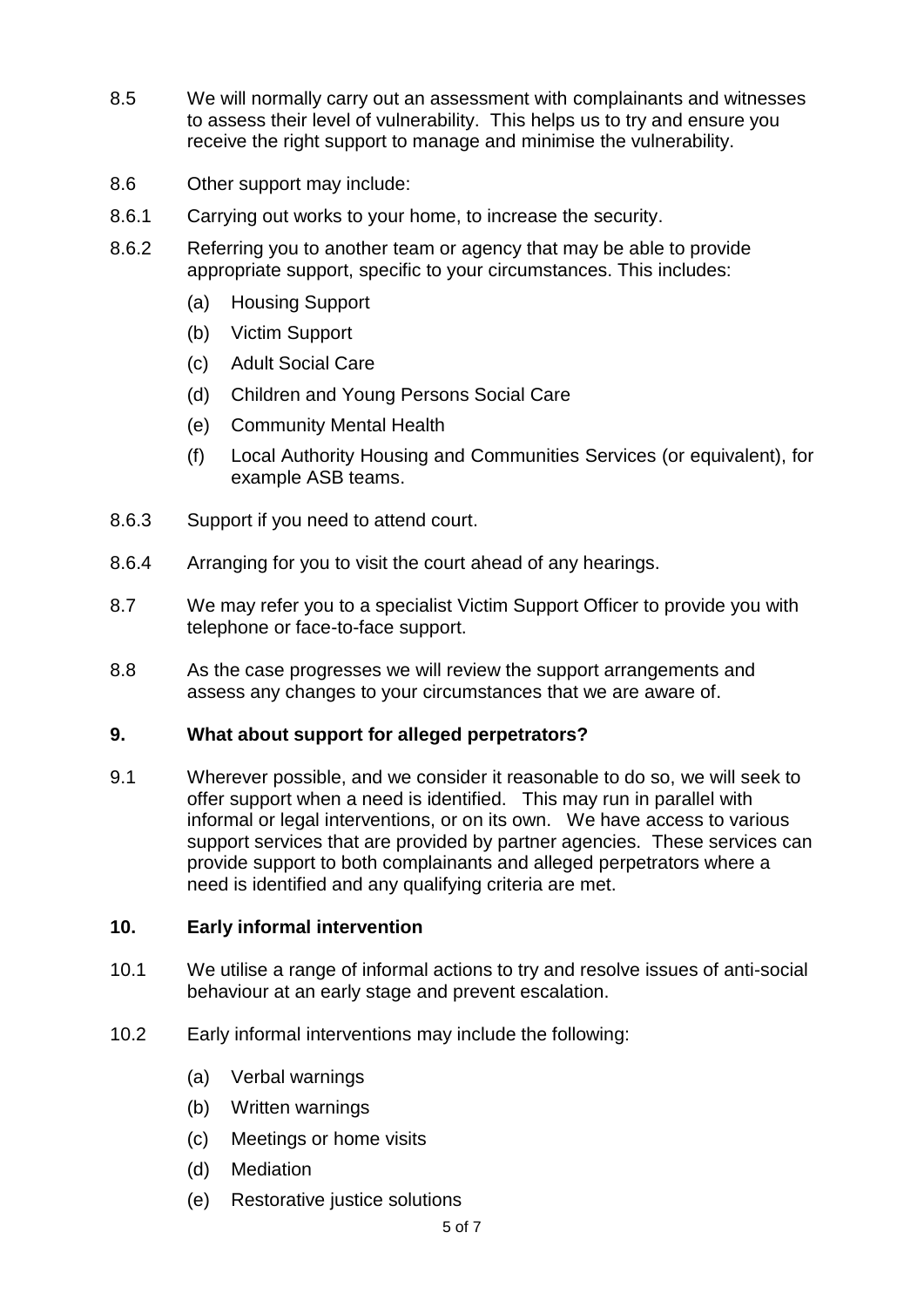- (f) Acceptable Behaviour Contracts
- (g) Parenting Contracts
- 10.3 This is not an exhaustive list.

### **11. Engagement and enforcement**

- 11.1 Our housing team will utilise the most appropriate informal and/or legal interventions to try and secure positive engagement from alleged perpetrators. They will also make referrals to appropriate support services, when necessary, or signpost complainants or alleged perpetrators to relevant partner agencies for support or assistance.
- 11.2 We will normally take appropriate legal action to bring about a resolution when alleged perpetrators continue to behave in an anti-social manner and have failed to engage with our staff or support and when, in our opinion, it is a reasonable and proportionate action.

### **12. Legal intervention**

- 12.1 When a need for legal action is identified we and/or our partner agencies may use one, or a combination of remedies including:
	- (a) Extension of a starter tenancy
	- (b) Possession
	- (c) Possession on absolute ground
	- (d) Civil Injunction
	- (e) Criminal Behaviour Order
	- (f) Dispersal Order
	- (g) Community Protection Notice
	- (h) Public Spaces Protection Order
	- (i) Closure Order
	- (j) Noise Abatement Notice
	- (k) Other options that may become available in between policy reviews.
- 12.2 Some of the legal interventions listed above are available for use by partner agencies such as the local authority or Police or Probation Service, rather than by us. We will offer support and assistance to the lead agency in cases where the use of such remedies is appropriate.

# **13. Training**

- 13.1 We are committed to continual development of skills and tools to deal with ASB.
- 13.2 This is achieved in a number of ways: